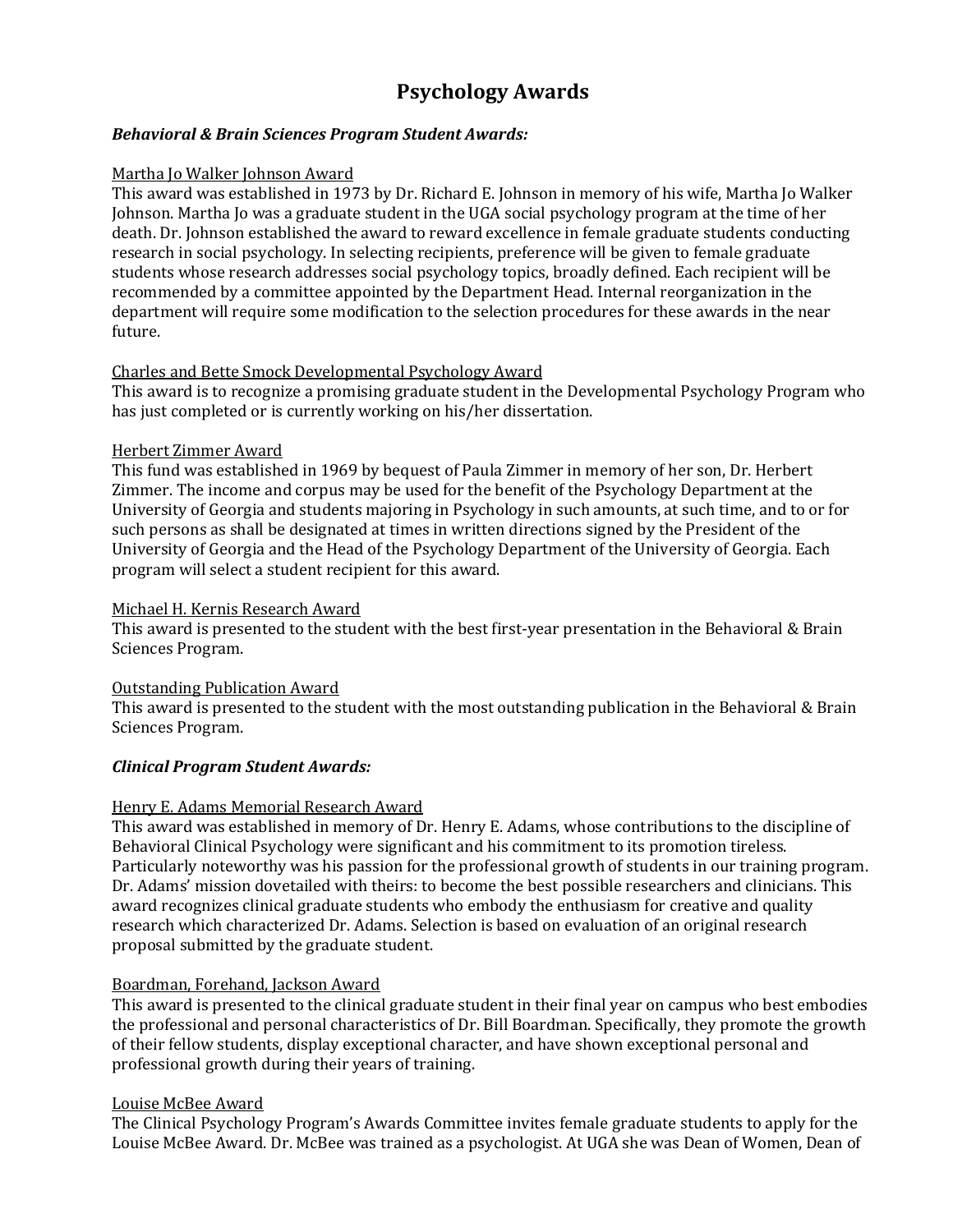Student of Affairs, and Vice President of Academic Affairs. She was also elected to the Georgia House of Representatives and served for 14 years, where she was a strong advocate for education and issues relevant to UGA. This award is funded annually by the Athens Area Psychological Association and provides funds toward registration fees for a professional meeting. In selecting the recipient, preference will be given to female graduate student who best represents Dr. McBee's interest in a career that includes either administration or advocacy as their career path, or as a component of their career.

# Turner Clinical Research Award

The purpose of the award is to provide research support to graduate students in the Clinical Psychology Program, with first preference given to students who are conducting research related to cross-cultural issues, and/or utilizing research populations that are culturally diverse. This will be a multi-year award that will support the chosen student's research annually through completion of their research project, so long as the student remains in good academic standing.

# Florene M. Young Award

This award is presented to selected clinical graduate student who best reflects Dr. Young's tireless dedication to advancing the empirical science of clinical psychology and helping others through excellence in clinical work.

# Herbert Zimmer Award

This fund was established in 1969 by bequest of Paula Zimmer in memory of her son, Dr. Herbert Zimmer. The income and corpus may be used for the benefit of the Psychology Department at the University of Georgia and students majoring in Psychology in such amounts, at such time, and to or for such persons as shall be designated at times in written directions signed by the President of the University of Georgia and the Head of the Psychology Department of the University of Georgia. Each program will select a student recipient for this award.

# *Clinical Program Faculty Awards:*

Clinical Supervision Award

Research Award

Teaching Award

# *Industrial-Organizational Program Student Awards:*

# Mack Graduate Fellowship in Psychology

The Dan Mack Memorial Award honors a current graduate student in the I-O Psychology Program whose research interests extend the work of Dan. Dan's research interests included selection, with an emphasis on individual differences, affirmative action, jury decisions, racial and ethnic identity, and the role of diversity in organizations. Dan was primarily interested in research that centered around understanding the dynamics and impact of diversity in organizations.

# Donald L. Grant Award

Award for the Outstanding Master of Science thesis in the I-O Psychology Program.

# Herbert Zimmer Award

This fund was established in 1969 by bequest of Paula Zimmer in memory of her son, Dr. Herbert Zimmer. The income and corpus may be used for the benefit of the Psychology Department at the University of Georgia and students majoring in Psychology in such amounts, at such time, and to or for such persons as shall be designated at times in written directions signed by the President of the University of Georgia and the Head of the Psychology Department of the University of Georgia. Each program will select a student recipient for this award.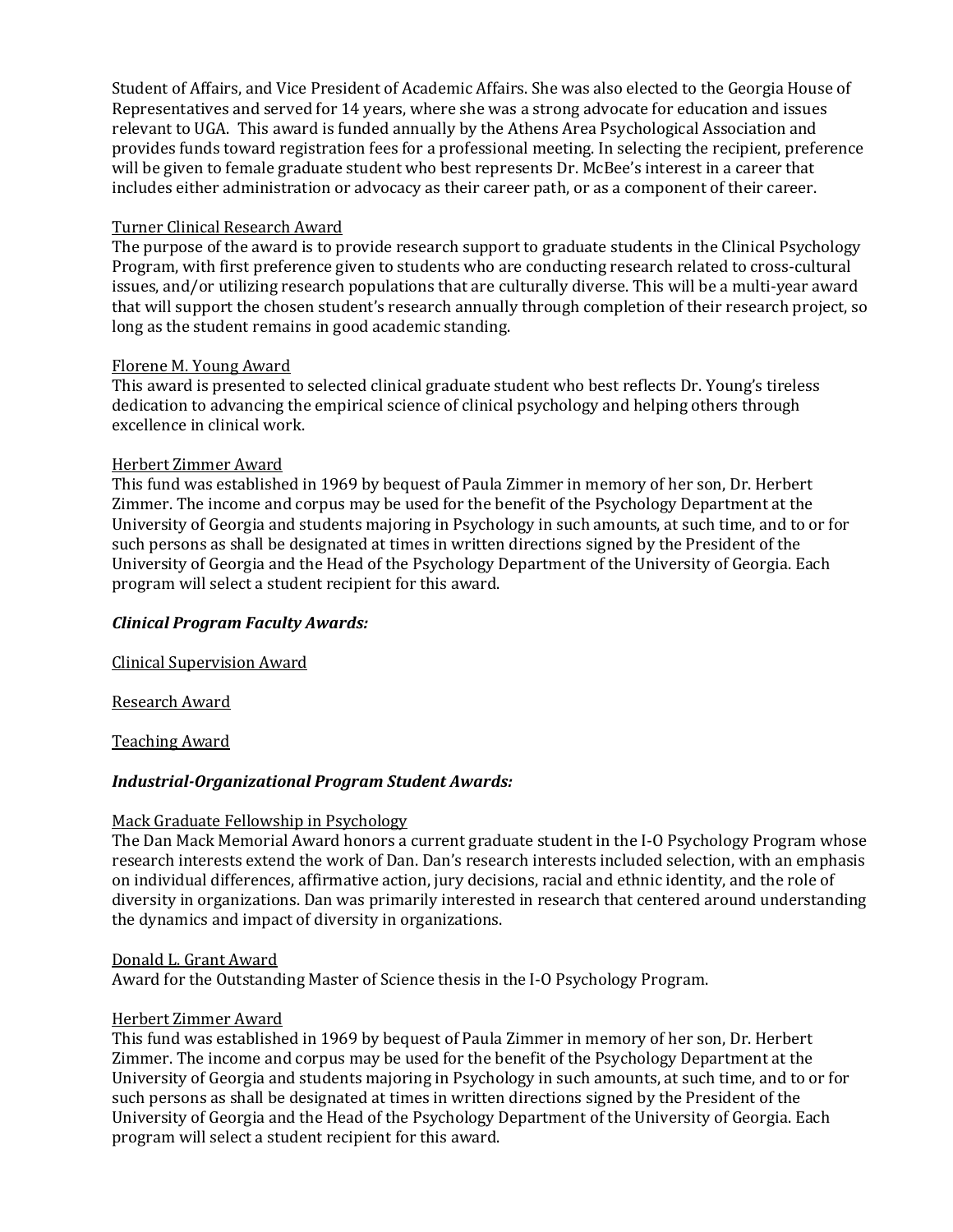# *Industrial-Organizational Program Faculty Awards:*

### I-O Psychology Organizational Citizenship Award

This award is granted to a faculty member from the I-O Psychology program who consistently goes above and beyond to mentor and guide graduate students, demonstrates clear concern for students' well-being, and proactively seeks to offer developmental opportunities to students in the I-O Psychology program.

### I-O Psychology Excellence in Teaching Award

This award is granted to the I-O faculty member who demonstrates a high intellectual standard in terms of course content, rigor, and the best scholarship; uses effective strategies that encourage students to participate in the teaching-learning process; and has an exceptional ability to communicate and ensure a rich learning experience.

### *Department-wide graduate student awards:*

### Charles Darby Award

Established in 1974 to provide an annual award to one of the department's graduate assistants in recognition of outstanding teaching contributions in the Department of Psychology. This is awarded to the Psychology graduate student who is nominated for UGA's Excellence in Teaching award.

# Walter Isaac Travel Award

These awards are for unusual travel circumstances, such as (but not limited to) travel: (A) to a convention to receive an award; (B) to a laboratory or conference to learn a technique; (C) to serve as an invited participant in a symposium or workshop. Awards are not intended for routine travel to a convention to make an oral presentation or to present a poster. Applicants are limited to graduate students who have completed the requirements for a master's degree. There are two application cycles per year--one in the Spring Semester and one in the Fall Semester. Department-wide, up to two awards may be given per calendar year, but only one award can be made in the Spring Semester cycle. However, in any one calendar year, if no awards are given during the Spring Semester cycle, then up to two awards may be given during the Fall Semester cycle. It is the intent of this award that it be distributed among students of the various doctoral programs. Therefore, if a student from a certain program is given the award during the Spring Semester cycle of one year, then preference will be given to a student of another program to receive the award during the Fall Semester cycle.

#### Richard L. Marsh Mentoring Award

This award was created to commemorate Rich's extraordinary commitment to mentoring students. The award will be given annually to a faculty member and graduate student who are deeply committed to research mentoring.

# *Department-wide undergraduate student awards***:**

#### William T. James Award

Established in 1983 to provide for an annual William T. James award to the outstanding senior undergraduate major in Psychology.

# Judge Horace B. Russell Prize

This fund was established in 1902 by a gift from Judge Horace B. Russell. The income is to be used for an annual award to a student in psychology and ethics, as selected by a faculty committee from the Departments of Philosophy and Psychology. This award is offered to the student selected for the best written work in Psychology.

#### Scott Torgesen Award

This fund was established in 1973 by Mr. and Mrs. W.T. Torgesen of Cornelia, Georgia in memory of their